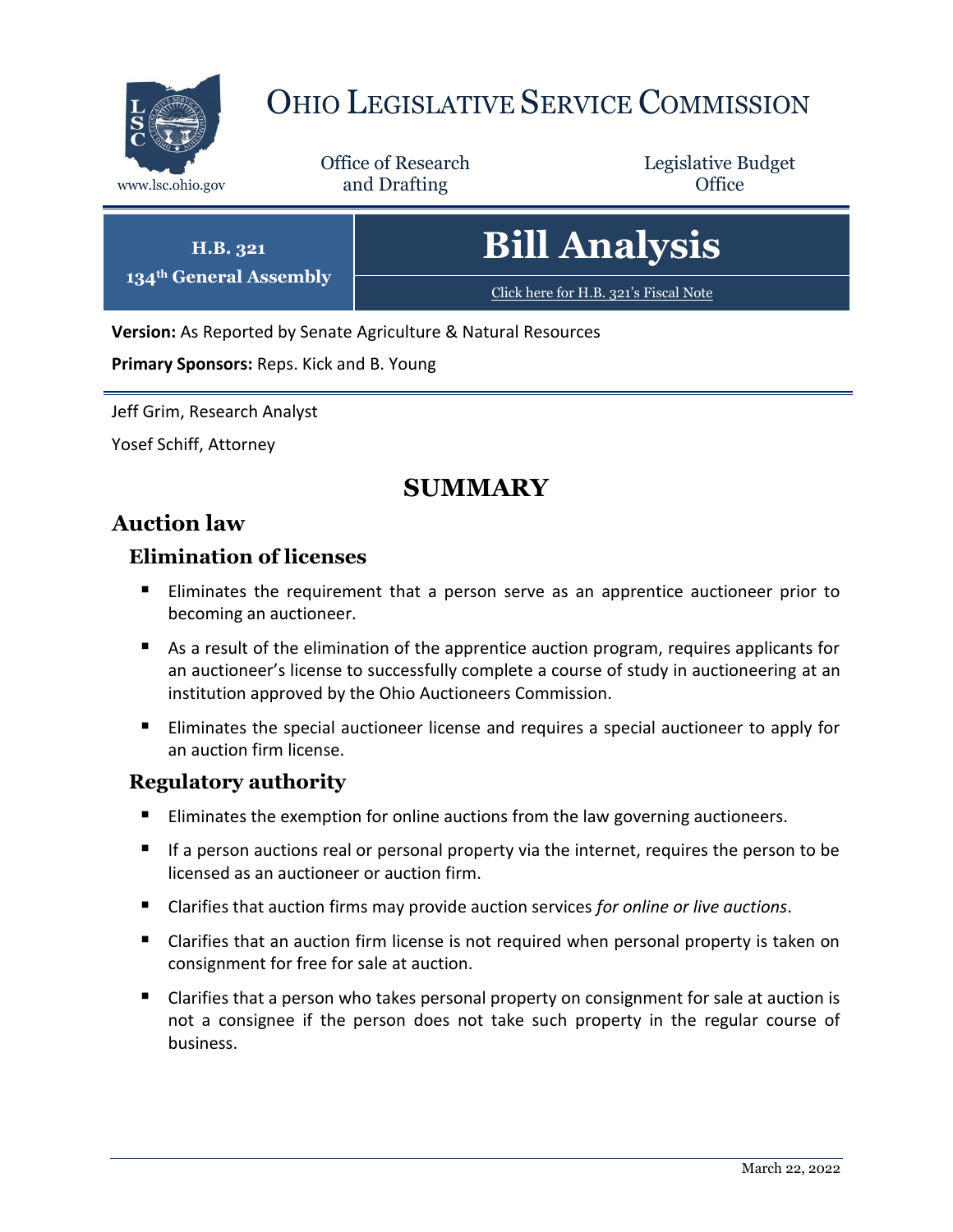#### **Auctioneer licensure**

- Revises the requirements regarding examinations for auctioneer license applicants, including doing both of the following:
	- Eliminating the requirement that an applicant pass an oral examination administered by the Ohio Auctioneers Commission; and
	- Requiring the Department of Agriculture to hold written examinations 12 times a year, rather than four times a year as under current law.
- Eliminates the authorization for an Ohio resident to conduct auctions in Ohio under authority of a license issued by another state with a reciprocal agreement with Ohio.
- Establishes requirements and procedures regarding an incomplete application for an auctioneer license, including a requirement that the Director of Agriculture deny an application if an applicant fails to submit required information within 90 days.

### **Auction firm licensure validity period**

 Extends the validity of an auction firm license from one to two years and requires the Director to adopt procedures to effectuate this change.

# **Continuing education**

- **Requires a licensed auctioneer and an auction firm manager of a licensed auction firm,** at the time of renewal, to submit an affidavit stating that the auctioneer or auction firm manager has completed the required continuing education (C.E.).
- Establishes general requirements for licensed auctioneers and auction firm managers of licensed auction firms to complete eight hours of C.E. prior to the renewal of a license.
- **Requires a licensed auctioneer and auction firm manager to complete C.E. in specific** hours of instruction and in specific subjects, including contract law, auction ethics, and business math and accounting.
- **Specifies that an auctioneer license or auction firm license is automatically suspended if** the Director determines that a licensed auctioneer or the auction firm manager of a licensed auction firm has failed to complete the C.E. requirements.
- Establishes procedures for lifting the suspension and establishes procedures to revoke a license if the licensed auctioneer or auction firm manager fails to submit proof of completion of C.E. in a specified time.
- **Expands the authority of the Ohio Auctioneers Commission to include oversight of C.E.** courses of study and providers of those courses.

### **Miscellaneous**

 Eliminates a required transfer of money in the Auctioneers Fund to the Auction Recovery Fund if the Auctioneers Fund exceeds \$300,000.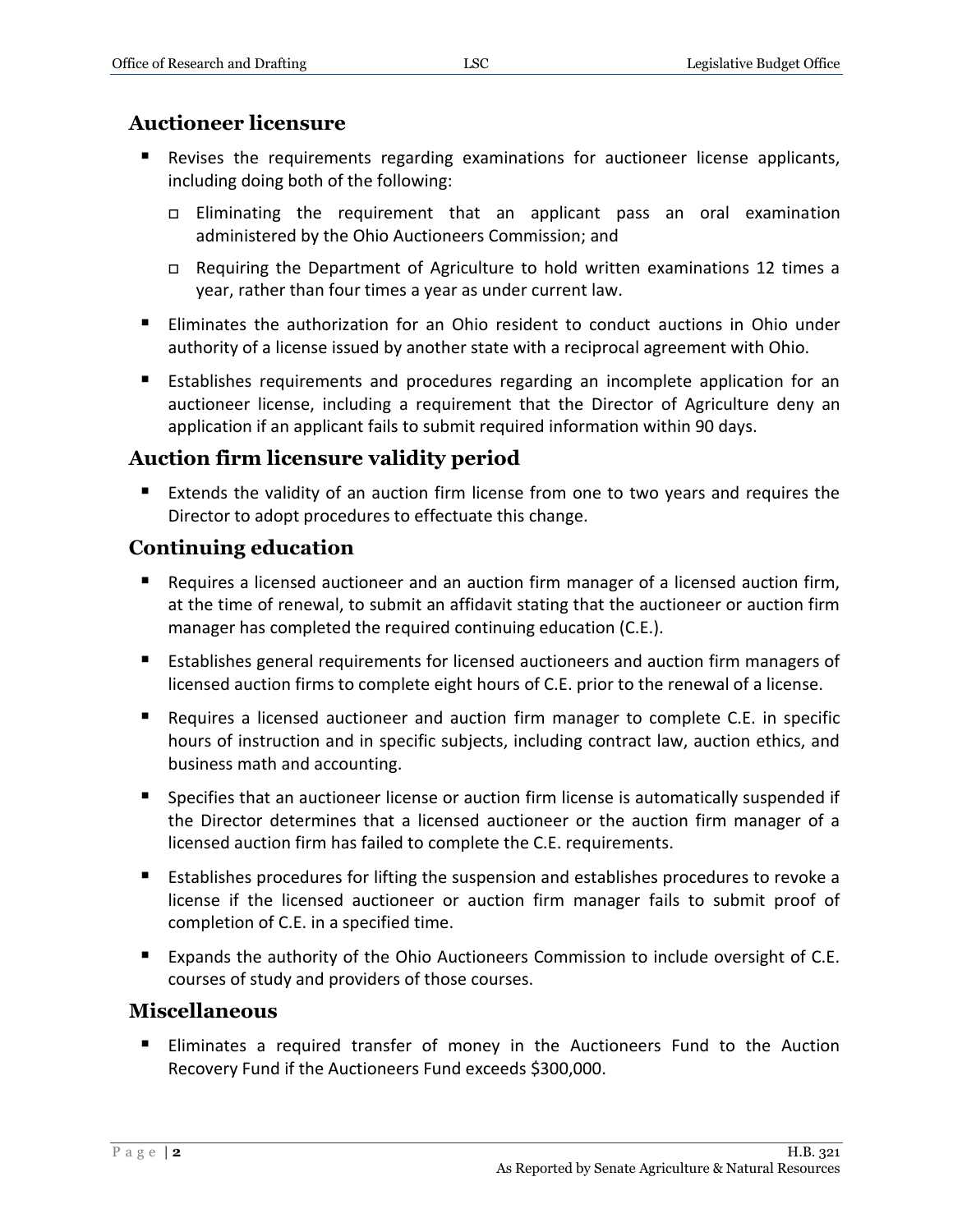Allows a seller of property to withdraw the property from an absolute auction after the auction is opened and there is public solicitation or calling for bids if no bid is made within a reasonable time.

# **Self-service storage facilities**

#### **Lien enforcement notices**

- Removes the requirement for lien enforcement notices sent by email to also be sent by certified or first-class mail.
- Allows a lien enforcement notice to be sent by email to an occupant, but to no other parties and only if both certain conditions apply:
	- If successful delivery cannot be established, requires the owner to re-send the notice via certified mail, first-class mail, or private delivery service.
	- Replaces a provision deeming an email notice delivered when it is properly addressed and sent with a provision deeming it delivered when the owner receives a response or return receipt.

#### **Towing**

- Grants self-service storage facility owners discretion in deciding whether and when to have motor vehicles, trailers, and watercraft removed from self-service storage spaces when an occupant is in default or when other personal property in the space will be or was sold to collect amounts due.
- Adds trailers to the list of property for which a 30-day notice is required prior to towing such property due to default.
- **Removes a provision requiring a response to a facility owner's lien enforcement notice** from a person holding a lien on a motor vehicle or watercraft prior to a facility owner towing it.
- Adds trailers to the list of property for which a facility owner is not liable for damages following towing.
- **Requires a lien enforcement notice to include the name of the towing service or storage** facility.
- Requires the name and street address of the towing service or storage facility to be made available to the occupant or lienholder upon presentation of proof of an interest in the motor vehicle, trailer, or watercraft.

# **TABLE OF CONTENTS**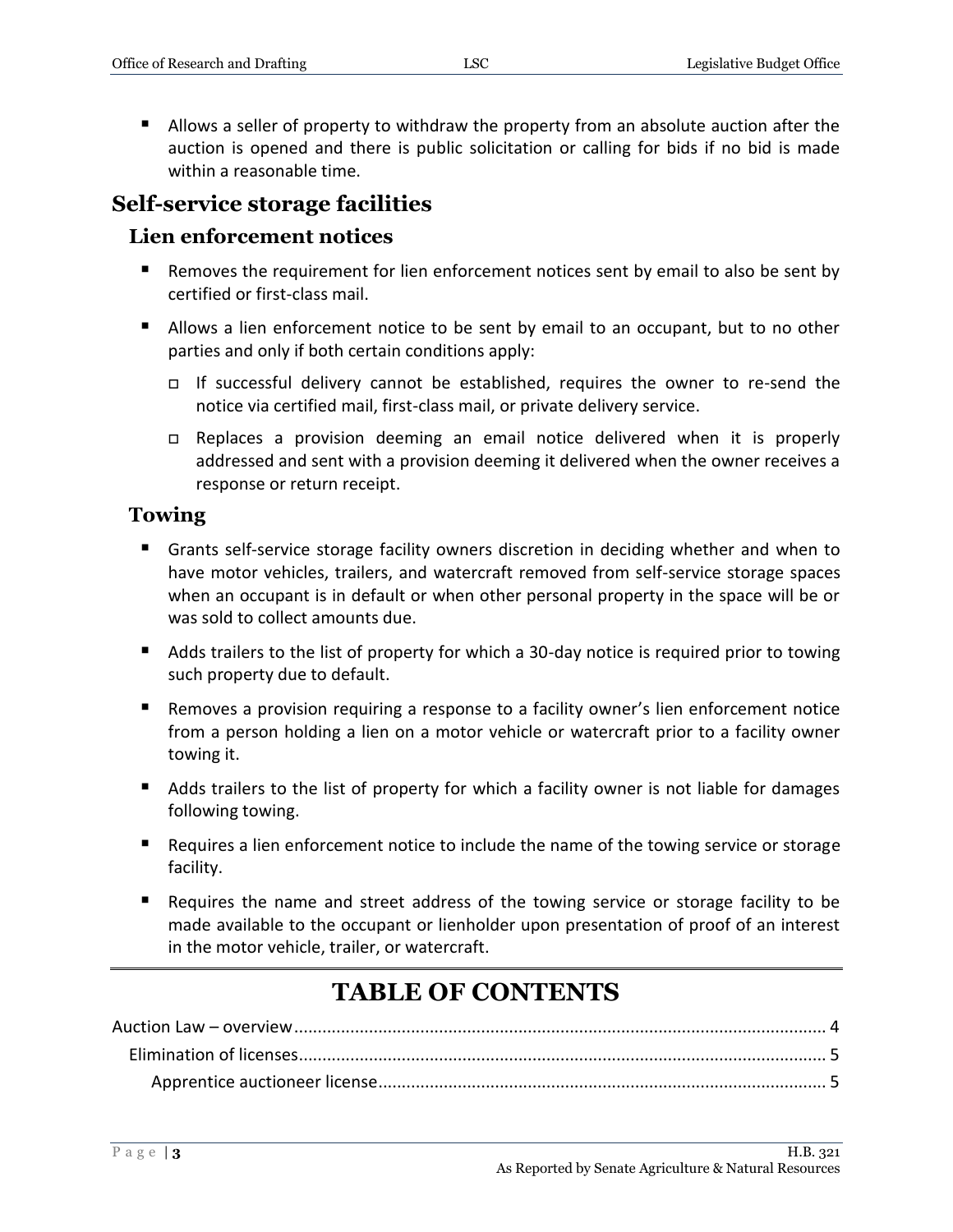# **DETAILED ANALYSIS**

# <span id="page-3-0"></span>**Auction Law – overview**

In Ohio, the Ohio Department of Agriculture regulates auctions. A person who wishes to act as an auctioneer, apprentice auctioneer, special auctioneer, or manage a personal property auction (auction firm) must obtain a license to do so from the Department.<sup>1</sup> An auctioneer, apprentice auctioneer, special auctioneer, or auction firm must comply with requirements governing auction contracts, advertising, records, and sales. The Department may deny, refuse to renew, suspend, or revoke a license for certain causes, including failure to display proper signs relating to an auction.

The bill eliminates the apprentice and special auctioneer licenses. It also revises the Department's regulatory authority regarding internet auctions and consignment sales. It

 $1$  An auction firm also takes and advertises personal property on consignment to be sold at auction by a licensed auctioneer (R.C. 4707.01).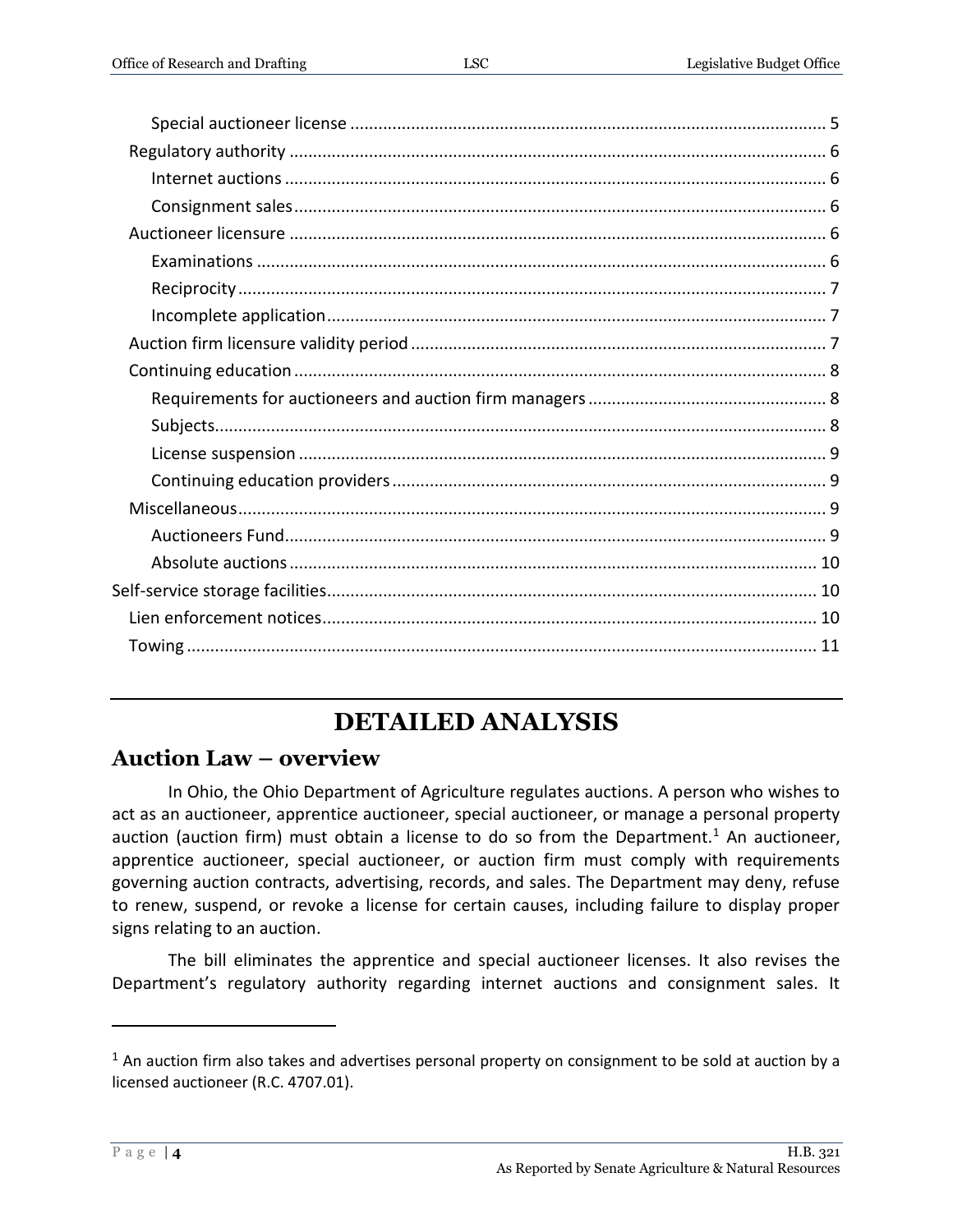modifies and expands continuing education requirements for auction firm managers and licensed auctioneers. Finally, it makes changes to the laws governing auctioneer licensure and transfers of money from the Auctioneers Fund to the Auction Recovery Fund.

# <span id="page-4-0"></span>**Elimination of licenses**

#### **Apprentice auctioneer license**

<span id="page-4-1"></span>The bill eliminates the requirement that a person serve as an apprentice auctioneer prior to becoming a licensed auctioneer. Consequently, it eliminates the annual apprentice auctioneer license. Under current law, in order for a person to become a licensed auctioneer, the person must first serve as a licensed apprentice auctioneer for at least 12 months. The person also must participate as a bid caller in at least 12 auctions under the direct supervision of the apprentice auctioneer's sponsoring auctioneer.

An applicant for an apprentice auctioneer license must meet certain qualifications, including:

- 1. Providing proof of financial responsibility in an irrevocable letter of credit or a cash or surety bond of \$25,000;
- 2. Successfully completing a course of study at an institution approved by the State Auctioneers Commission; and
- 3. Passing oral and written examinations.<sup>2</sup>

Because of the elimination of the apprentice auctioneer program, the bill requires all applicants for an auctioneer's license to complete a course of study in auctioneering at an institution approved by the Commission prior to licensure.<sup>3</sup>

#### **Special auctioneer license**

<span id="page-4-2"></span>The bill eliminates the special auctioneer license and instead requires any previously licensed special auctioneer to apply for an auction firm license.<sup>4</sup> Under current law, the Department issues a special auctioneer's license to the principal owner of an auction company that has been in operation on or before May 1, 1991. According to an official from the Department, S.B. 146 (enacted in the 118<sup>th</sup> General Assembly) created the special auctioneer license as a transition from the previously issued auction company license to either an auctioneer or auction firm license, depending on the activity to be licensed. However, the official stated that the Department still issues special auctioneer licenses to three recipients.<sup>5</sup>

<sup>2</sup> R.C. 4707.09, repealed.

<sup>3</sup> R.C. 4707.07 and Section 5.

<sup>&</sup>lt;sup>4</sup> The licensing statute for special auctioneers, R.C. 4707.071, states that it is an annual license. However, the renewal statute, R.C. 4707.10(B)(1), states that the special auctioneer license is renewed biennially.

<sup>5</sup> Phone conversation with an official from the Department of Agriculture, August 2019.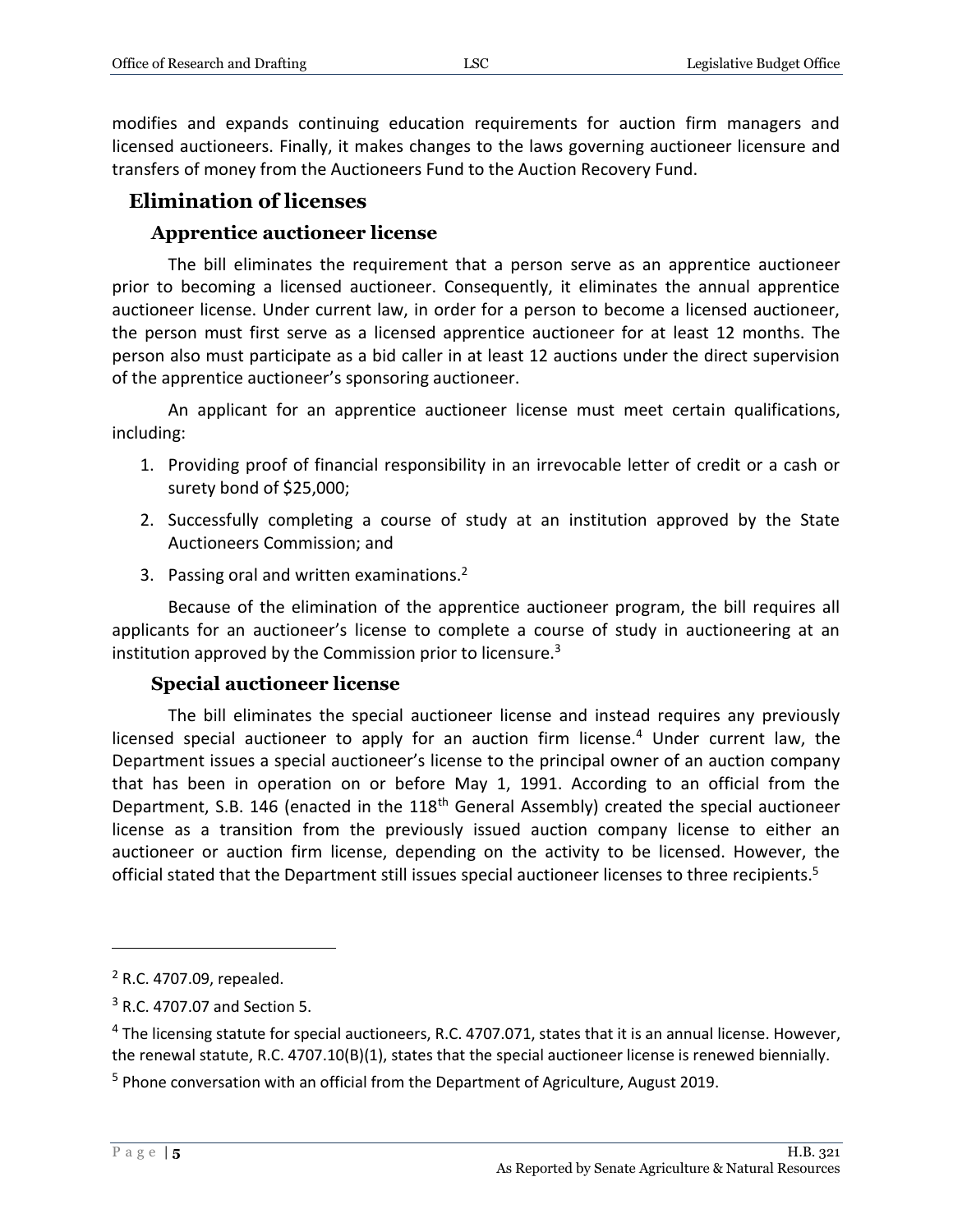# <span id="page-5-0"></span>**Regulatory authority**

#### **Internet auctions**

<span id="page-5-1"></span>Current law exempts sales of real or personal property conducted over the internet from the law governing auctioneers, provided that they are not conducted in conjunction with a live auction. The bill eliminates this exemption. The bill retains the exemption for an auction mediation company. An auction mediation company is a company that provides a forum through the internet for a person to sell the person's real or personal property via submission of silent bids using a computer or other electronic device.<sup>6</sup> For example, eBay is an auction mediation company.

The bill also clarifies that auction firms may provide auction services *for online or live auctions*. Current law does not stipulate the type of auctions for which services may be provided by an auction firm. An online auction is an auction or sale at auction of real or personal property that is conducted via a website or similar interactive communication media in which the website or communication media accepts or rejects bids and declares items, parcels, or lots sold. A live auction is an auction that is hosted by an auctioneer in real time.<sup>7</sup>

#### **Consignment sales**

<span id="page-5-2"></span>The bill clarifies that an auction firm license is not required when personal property is taken on consignment for free for subsequent sale at auction. Further, the bill clarifies that a person who takes personal property on consignment for sale at auction is not a consignee if the person does not take such property in the regular course of business.<sup>8</sup> For example, according to a spokesperson for the Department, a person who takes (not for a fee or other consideration) the personal property of a parent, neighbor, or friend for sale online is not a consignee. Thus, the person would not fall within the scope of the law governing auctioneers.<sup>9</sup>

### <span id="page-5-3"></span>**Auctioneer licensure**

#### **Examinations**

<span id="page-5-4"></span>The bill revises the requirements regarding oral and written examinations for auctioneer license applicants by doing all of the following:

- 1. Eliminating the requirement that an applicant pass an oral examination administered by the Commission (thus, also eliminating the requirement that the Commission administer the oral examination);
- 2. Requiring the Department to hold written examinations 12 times a year, rather than four times a year as under current law; and

 $6$  R.C. 4707.01 and 4707.02(B).

<sup>7</sup> R.C. 4707.01.

<sup>8</sup> R.C. 4707.01.

<sup>&</sup>lt;sup>9</sup> Email dated December 16, 2019.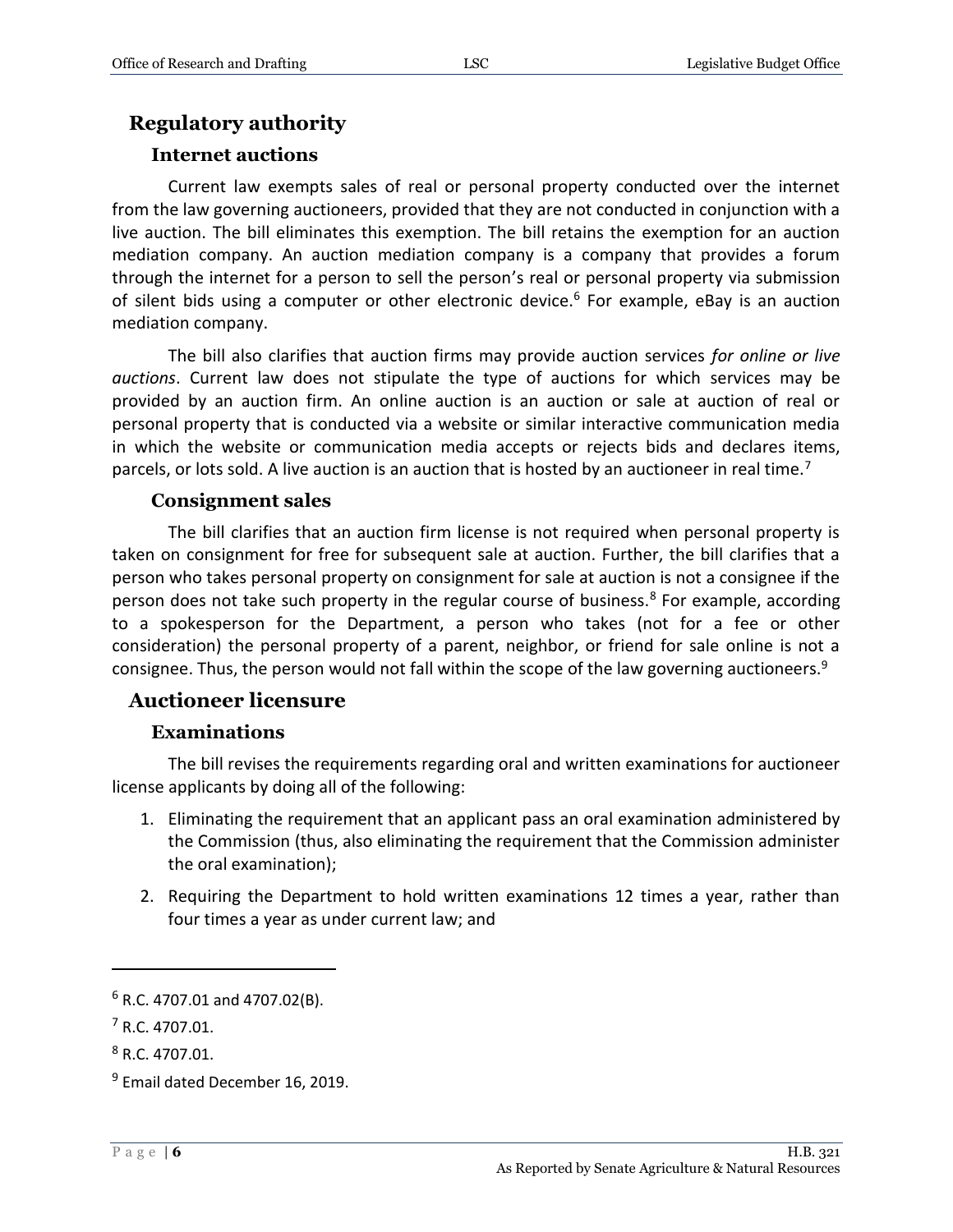3. Eliminating the requirement that a person retake an examination after the Department suspends their license. A Department official stated that a suspension is not of a length of time that is long enough to warrant a reexamination.<sup>10</sup>

#### **Reciprocity**

<span id="page-6-0"></span>The bill eliminates the authorization for an Ohio resident to conduct auctions in Ohio under the authority of a license issued by another state. Consequently, the bill eliminates the Department's authority to waive schooling and apprenticeship requirements for an Ohio resident who holds a valid auctioneer license in another state that has a reciprocity agreement with Ohio. Under current law, the Department may waive those requirements if the resident:

- 1. Holds a valid auctioneer license issued by a state with which the Department has entered into a reciprocal licensing agreement; and
- 2. Is in good standing with that state.

Currently, the applicant must provide proof to the Department's satisfaction that the applicant has had two years of experience as an auctioneer immediately prior to the date of application. The experience must include at least 12 auctions in which the applicant was a bid caller in the reciprocal state. $11$ 

#### **Incomplete application**

<span id="page-6-1"></span>The bill establishes procedures regarding an incomplete application for an auctioneer license. If the Department determines that an application is incomplete, it must notify the applicant that the application is incomplete and inform the applicant of the missing information. An applicant must submit the additional information within 90 days of being notified by the Department. If an applicant fails to submit the required information within that 90-day period, the Department must deny the application and the applicant forfeits the application fee.<sup>12</sup>

#### <span id="page-6-2"></span>**Auction firm licensure validity period**

The bill extends the validity of an auction firm license from one to two years. It also requires the Director to adopt procedures to effectuate the transition of the license from an annual license to a biennial license. The bill maintains the current license fee (\$200 biennially rather than \$100 annually).<sup>13</sup>

 $10$  R.C. 4707.04(C) and 4707.08(A). Phone conversation with an official from the Department of Agriculture, August 2019.

 $11$  R.C. 4707.07(D).

 $12$  R.C. 4707.07(B).

 $13$  R.C. 4707.10(A) and Section 6.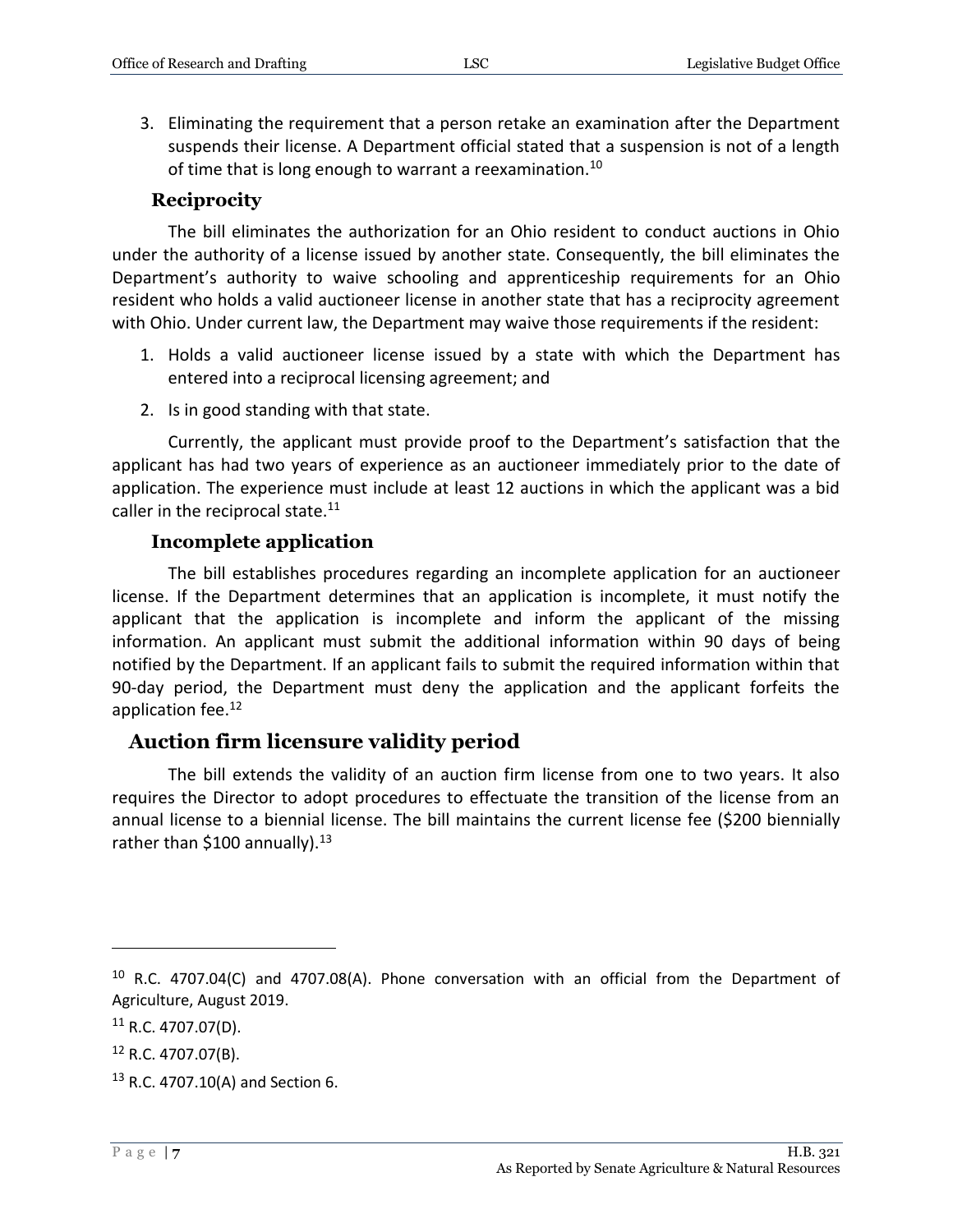# <span id="page-7-0"></span>**Continuing education**

#### **Requirements for auctioneers and auction firm managers**

<span id="page-7-1"></span>The bill requires a licensed auctioneer, prior to renewal of the license, to include with a renewal application an affidavit stating that the licensee has completed eight hours of continuing education (C.E.) in accordance with the bill during the two years immediately preceding renewal of the auctioneer's license. Similarly, prior to renewing an auction firm's license, the auction firm manager of the licensed auction firm must include with a renewal application an affidavit stating that the auction firm manager has completed eight hours of C.E. in accordance with the bill during the two years immediately preceding renewal of the auction firm's license. The bill prohibits the Director from renewing an auctioneer or auction firm license unless the applicant demonstrates that all C.E. requirements have been completed.<sup>14</sup>

#### **Subjects**

<span id="page-7-2"></span>Except as specified below, the bill requires a licensed auctioneer and an auction firm manager to complete the eight hours of C.E. as follows:

- 1. Three of the hours must include areas of instruction in any of the following: an overview of the law governing auctioneers; contract law; the Uniform Commercial Code; auction ethics; or trust or escrow accounts;
- 2. Five of the hours must include areas of instruction in any of the following areas: advertising and marketing; business math and accounting; insurance and liability; federal firearms law; business management; or motor vehicle, real estate, or personal property auctions.

If a licensed auctioneer has been issued a license with a validity period of 12 months or less, the auctioneer must complete four hours of C.E. as follows:

- 1. One hour in the areas of instruction described in (1) above;
- 2. Three hours in the areas of instruction described in (2) above.

A licensed auctioneer or an auction firm manager of a licensed auction firm may complete an area of instruction for C.E. hours in another state if both of the following apply:

- 1. The area of instruction has been approved by the appropriate state governing body in the other state;
- 2. The Ohio Auctioneers Commission approves the completion of the area of instruction by the auctioneer or auction firm manager in the other state.<sup>15</sup>

 $14$  R.C. 4707.10(B).

<sup>15</sup> R.C. 4707.101.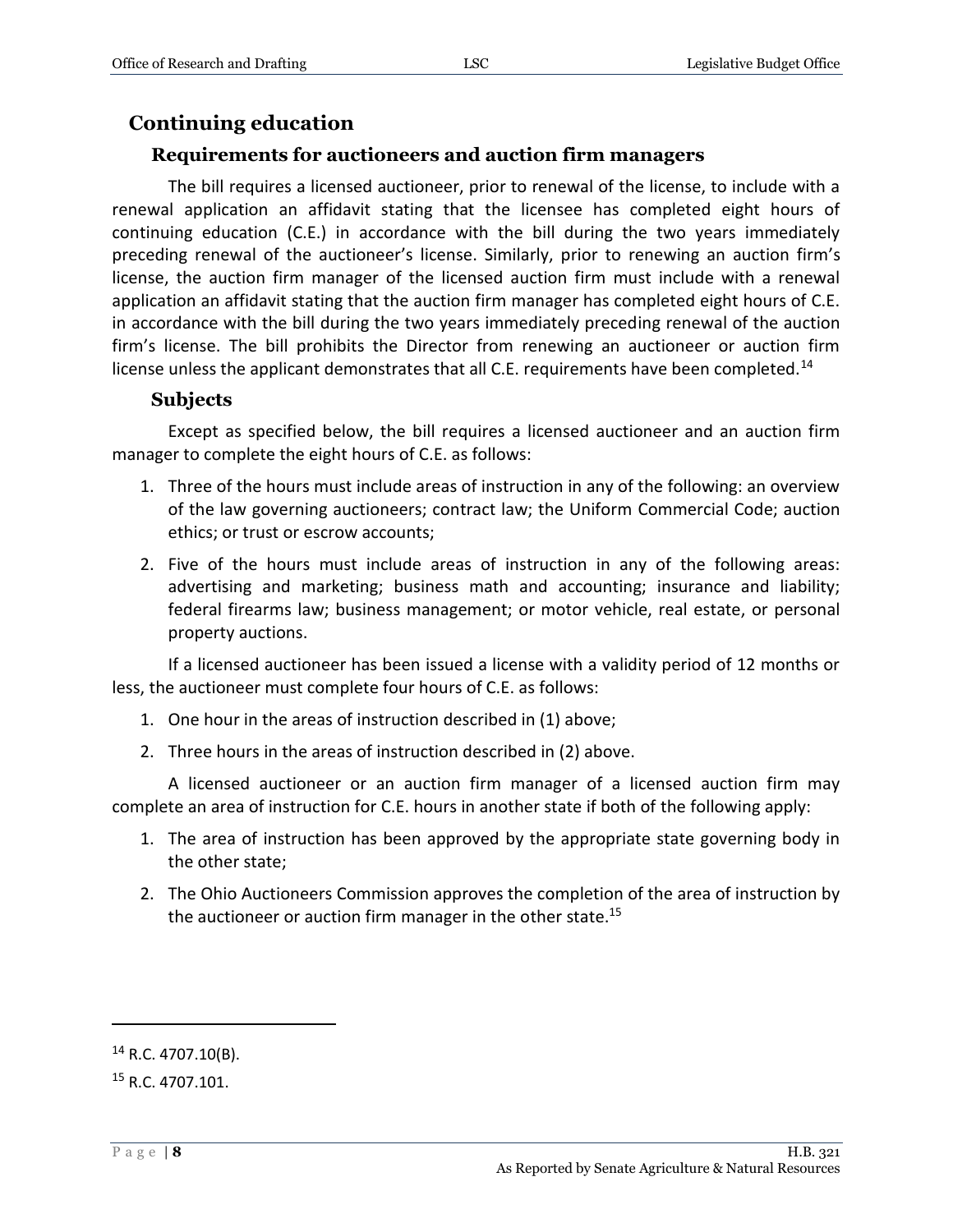#### **License suspension**

<span id="page-8-0"></span>The bill specifies that an auctioneer license or auction firm license is automatically suspended if the Director determines that a licensed auctioneer or the auction firm manager of a licensed auction firm has failed to complete the C.E. requirements.

An auctioneer license or auction firm license is automatically suspended on the date on which the Director makes the determination. The Director must provide the offending licensee with an opportunity for an administrative hearing on the suspension in accordance with the Administrative Procedure Act.

If a license is suspended, both of the following apply:

- 1. The auctioneer or auction firm manager of the auction firm must provide proof of completion of the C.E. requirements within 180 days after the suspension is issued; and
- 2. If the auctioneer or auction firm manager fails to submit the proof within that time period, the license is automatically revoked. The Director must provide the former licensee with an opportunity for an administrative hearing on the revocation in accordance with the Administrative Procedure Act.

If an auctioneer or auction firm license is revoked, the bill prohibits the former licensee from applying for a new license earlier than one year after the revocation. The applicant must comply with all requirements for the issuance of a new auctioneer or auction firm license.<sup>16</sup>

#### **Continuing education providers**

<span id="page-8-1"></span>The bill requires the Ohio Auctioneers Commission to oversee C.E. courses of study that are offered by C.E. providers. Specifically, the bill requires the Commission to do all of the following:

- 1. Establish requirements and standards for courses of study;
- 2. Triennially review the courses offered by C.E. providers to determine if the courses comply with the bill's requirements and standards; and
- 3. Approve or deny approval to C.E. providers. (The Commission must approve providers that comply with the bill's requirements and standards.)

Current law grants similar oversight to the Commission over courses of study in auctioneering and the institutions that offer those courses. $^{17}$ 

#### <span id="page-8-2"></span>**Miscellaneous**

#### **Auctioneers Fund**

<span id="page-8-3"></span>The bill eliminates a required transfer of a portion of the Auctioneers Fund (used to fund the auctioneers program) to the Auction Recovery Fund (used to compensate persons damaged

<sup>16</sup> R.C. 4707.153.

 $17$  R.C. 4707.04(B).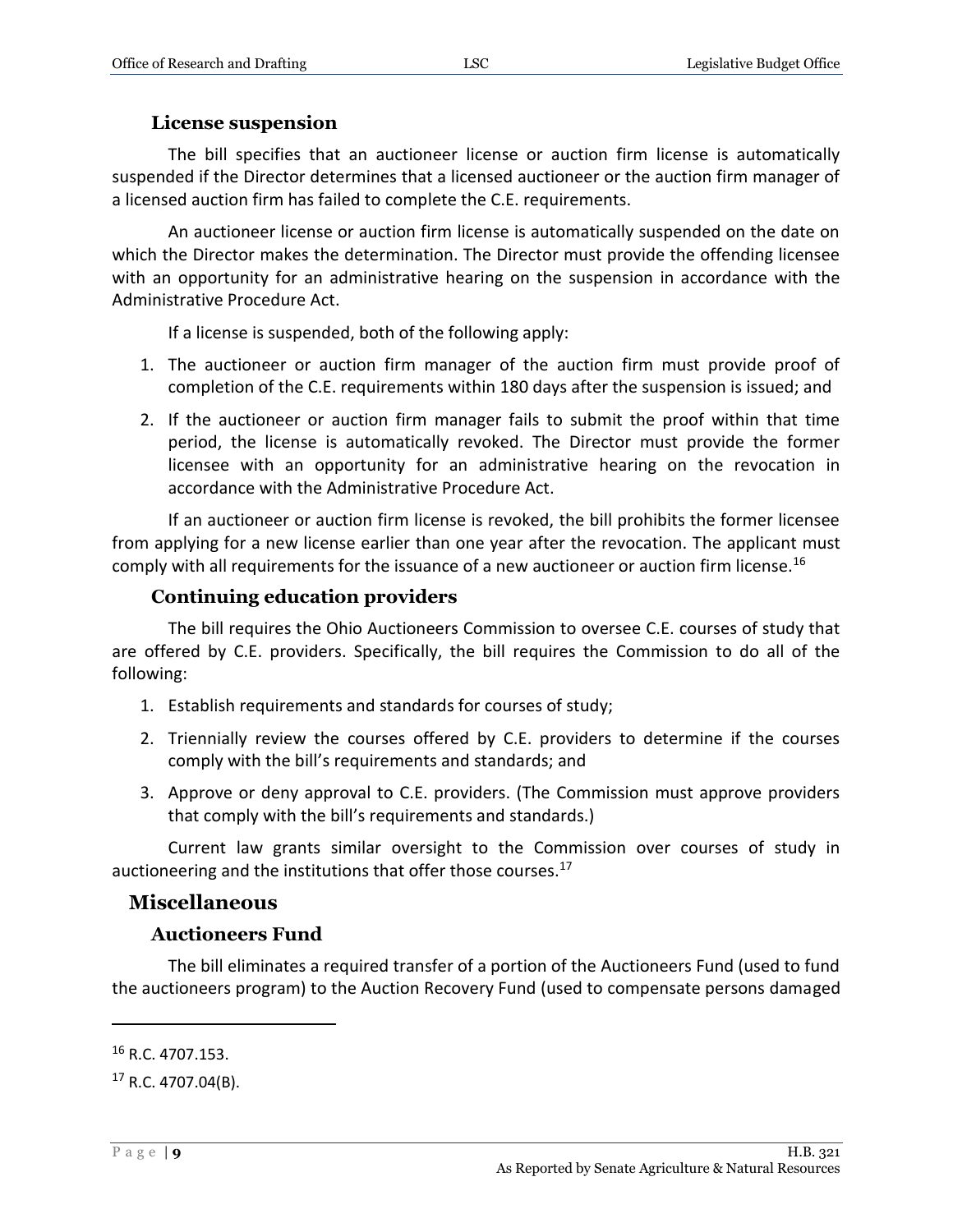by unethical conduct of an auctioneer). Under current law, at the end of each fiscal year, if the balance of the Auctioneers Fund exceeds \$300,000, the Director of Agriculture must request the Director of Budget and Management to, and the Director of Budget and Management must, transfer 25% of the excess balance to the Auction Recovery Fund.<sup>18</sup>

# **Absolute auctions**

<span id="page-9-0"></span>The bill allows a seller of property to withdraw the property from an absolute auction after the auction is opened and there is public solicitation or calling for bids if no bid is made within a reasonable time. Under current law, an absolute auction is an auction of real or personal property to which all of the following apply:

- 1. The property is sold to the highest bidder without reserve;
- 2. The auction does not require a minimum bid;
- 3. The auction does not require competing bids of any type by the seller or the seller's agent; and
- 4. The seller of the property cannot withdraw the property from auction after the auction is opened and there is public solicitation or calling for bids.

The bill makes the above change for purposes of consistency with the Uniform Commercial Code.<sup>19</sup>

# <span id="page-9-1"></span>**Self-service storage facilities**

# <span id="page-9-2"></span>**Lien enforcement notices**

Current law, unchanged by the bill, gives the owner of a self-service storage facility a lien on an occupant's personal property stored at the facility, or on the proceeds of the personal property, for certain charges that have become due and for expenses necessary for the preservation of the property or enforcement of the lien. Current law also requires a notice be sent to the occupant and any person with an interest in the property if the owner enforces the lien. The bill revises the lien enforcement notice requirements as follows.

The bill removes the requirement that notices sent by email also be sent by certified or first-class mail. Under the bill, the owner may send the notice by email to an occupant, but to no other party, and only if both of the following apply:

- The occupant agreed to receive email notices and provided their email address in the agreement.
- The owner emails the notice in such a way as to establish, with a response or return receipt, that delivery was successful.

<sup>18</sup> R.C. 4707.05 and 4707.25(A).

<sup>19</sup> R.C. 4707.01.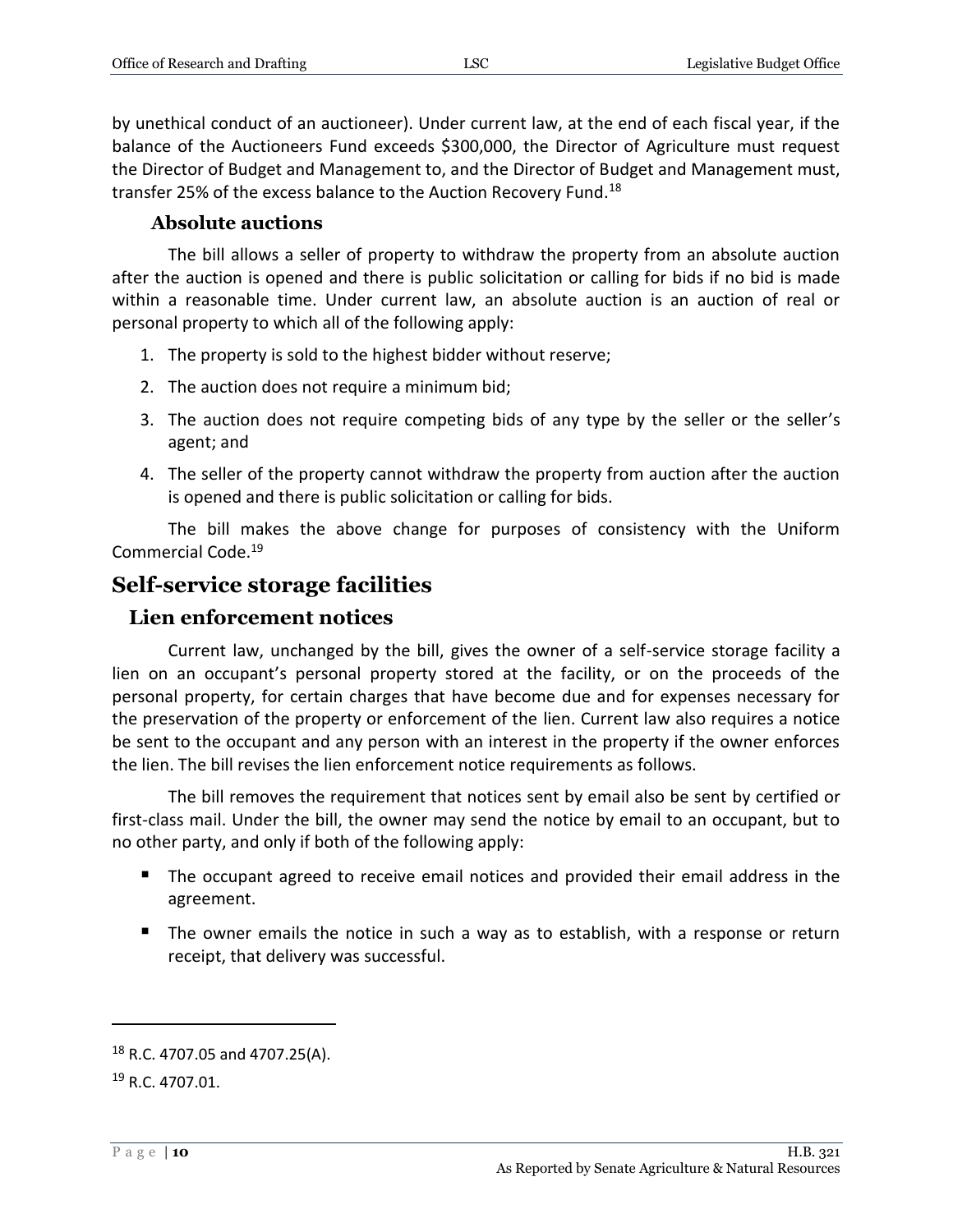If successful delivery cannot be established, the bill requires the owner to re-send the notice via certified mail, first-class mail, or private delivery service.

The bill also replaces a provision deeming an email notice delivered when it is properly addressed and sent with a provision deeming it delivered when the owner receives a response or return receipt.<sup>20</sup>

### <span id="page-10-0"></span>**Towing**

Continuing law requires a facility owner to have a motor vehicle or watercraft that is subject to a lien towed from the premises if certain circumstances apply. The bill makes several changes to these provisions.

First, in addition to motor vehicles and watercraft, these provisions apply to trailers.

Second, instead of *requiring* the owner to tow a vehicle, it gives the owner *discretion* to do so.

Third, it modifies the circumstances that trigger the option to tow as follows:

- Whereas one circumstance under current law is when 30 days has elapsed since a lien enforcement notice was delivered or sent *without a response*, the bill no longer requires the absence of a response.
- Whereas another circumstance under current law is when the owner is planning to hold a sale "at auction" for personal property that was stored in the "unit" with the vehicles, the bill additionally allows towing when the owner has already held a sale. The bill also removes the term "at auction" and changes "unit" to "space."

Fourth, whereas current law exempts a facility owner from liability for the vehicle or any damages to the vehicle once the "tower" takes possession, the bill instead refers to the "towing service or storage facility," which it defines as any for-hire motor carrier that removes a motor vehicle, trailer, or watercraft from a self-service storage facility and any place to which that forhire motor carrier delivers the motor vehicle, trailer, or watercraft.

And fifth, the bill clarifies that the address the owner must provide to the occupant or any lienholder following the towing of a vehicle is the *street* address of the towing service or storage facility.<sup>21</sup>

<sup>&</sup>lt;sup>20</sup> R.C. 5322.03(B) and (D)(2), with a conforming change in R.C. 5322.01(G).  $21$  R.C. 5322.03(K).